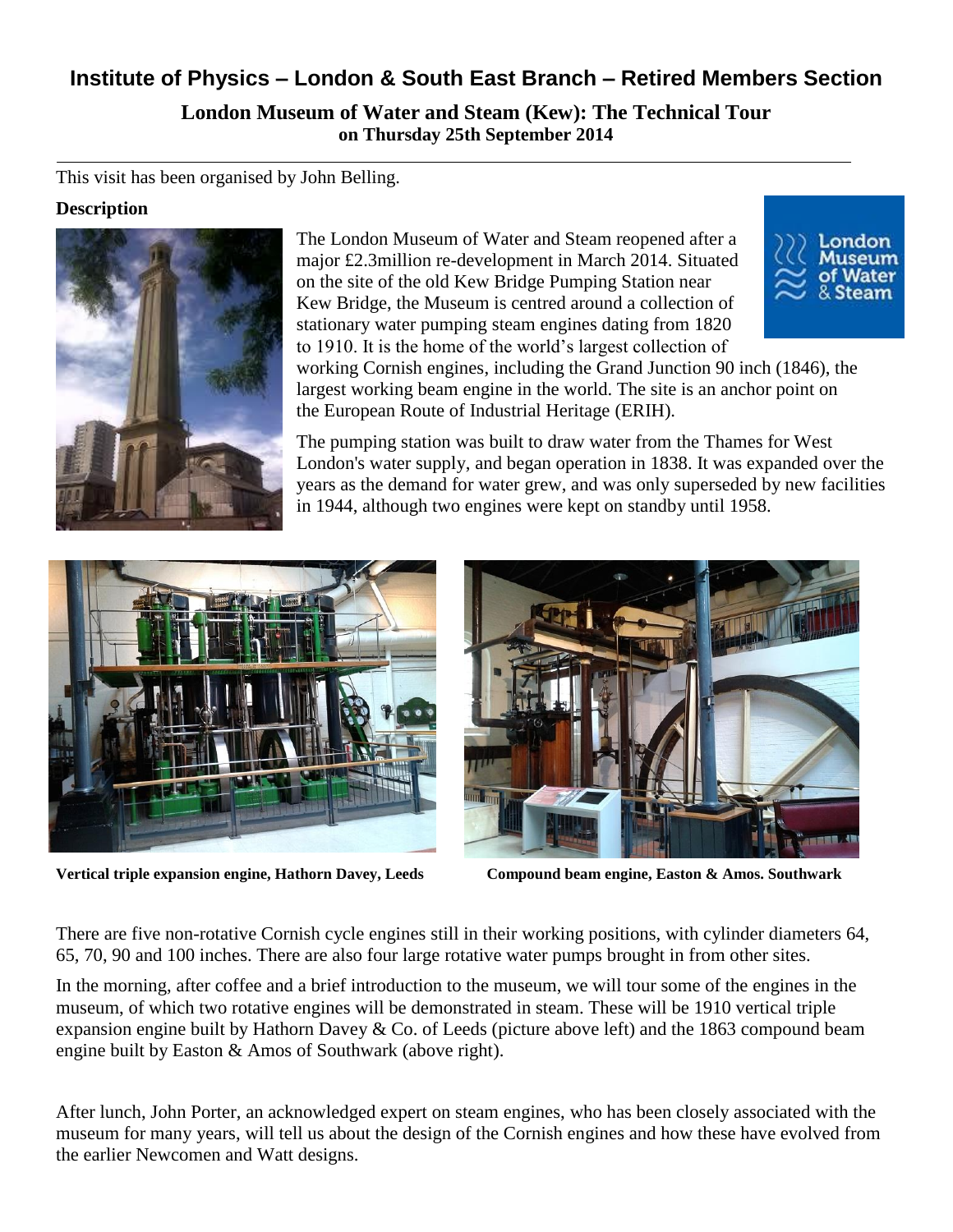

John will then demonstrate for us the 1820 Boulton & Watt single acting beam engine (pictured left), converted to the more efficient Cornish method in 1847/8. This engine started life in the GJWW site at Chelsea, and on its closure in 1840, was moved to its present location in Kew, where it continued working for over 100 years, until 1943. The cylinder diameter is 64 inches, the beam weighs 15 tons, and water output is 130 gallons per stroke. A Lancashire boiler built in 1927 provides steam at 40psi

It is the oldest pumping engine at Kew.

The term "Cornish" refers to the operating cycle of these engines. Some were made in Cornwall and many were used to pump out the constant ingress of water that affected Cornish mines. The main characteristic of a Cornish engine is that pumping is done by a falling weight which is lifted by the engine. This weight is positioned above the pump, which is linked to a beam, with the piston attached to the opposite end of this beam. The weight is lifted by a combination of steam pressure above, and vacuum below, the piston.

We finish up with coffee with some of the staff, and will have opportunities for further discussions. We finish with free time in the museum until closing time.

The museum's website is<http://www.kbsm.org/> where you can read about the history of the museum and the engines.

### **Where and when to meet**

Meet in the *Stokers Café* just inside the main entrance to the Museum for refreshments from 10:30. The tour starts at 11:00.

### **Getting there:**

The museum is just a few minutes' walk from Kew Bridge Station. Turn right out of the station and walk 100 metres along Kew Bridge Road, turn right at Green Dragon Lane. The entrance to the museum is 50 metres on the left. At the time of writing, there are four 'fast' trains per hour from Waterloo (28 minutes to Kew Bridge), calling at Clapham Junction (18 minutes to Kew Bridge).

There is a car park which can hold 50 cars. As the museum does not open until 11:00 (note – the café opens at 10:00), the car park should be relatively empty if you arrive around 10:30.

### **Lunch**

The museum will provide a buffet lunch for us, which will comprise a selection of sandwiches (tuna mayo, cajun chicken, ham & mustard and cheese & pickle), quiche (roasted veg or salmon & dill), steak pasties, homemade sausage rolls (the apple and boar is very tasty), cakes (red velvet, coffee & walnut or cake of the day), and tea/coffee. The cost will be around £10, payable on the day. This is optional, and if you intend to take the buffet lunch, please answer YES to the relevant question on the booking form. 'Steam beer' is available at cost.

If there is insufficient demand for a buffet lunch, then members will need to purchase items individually.